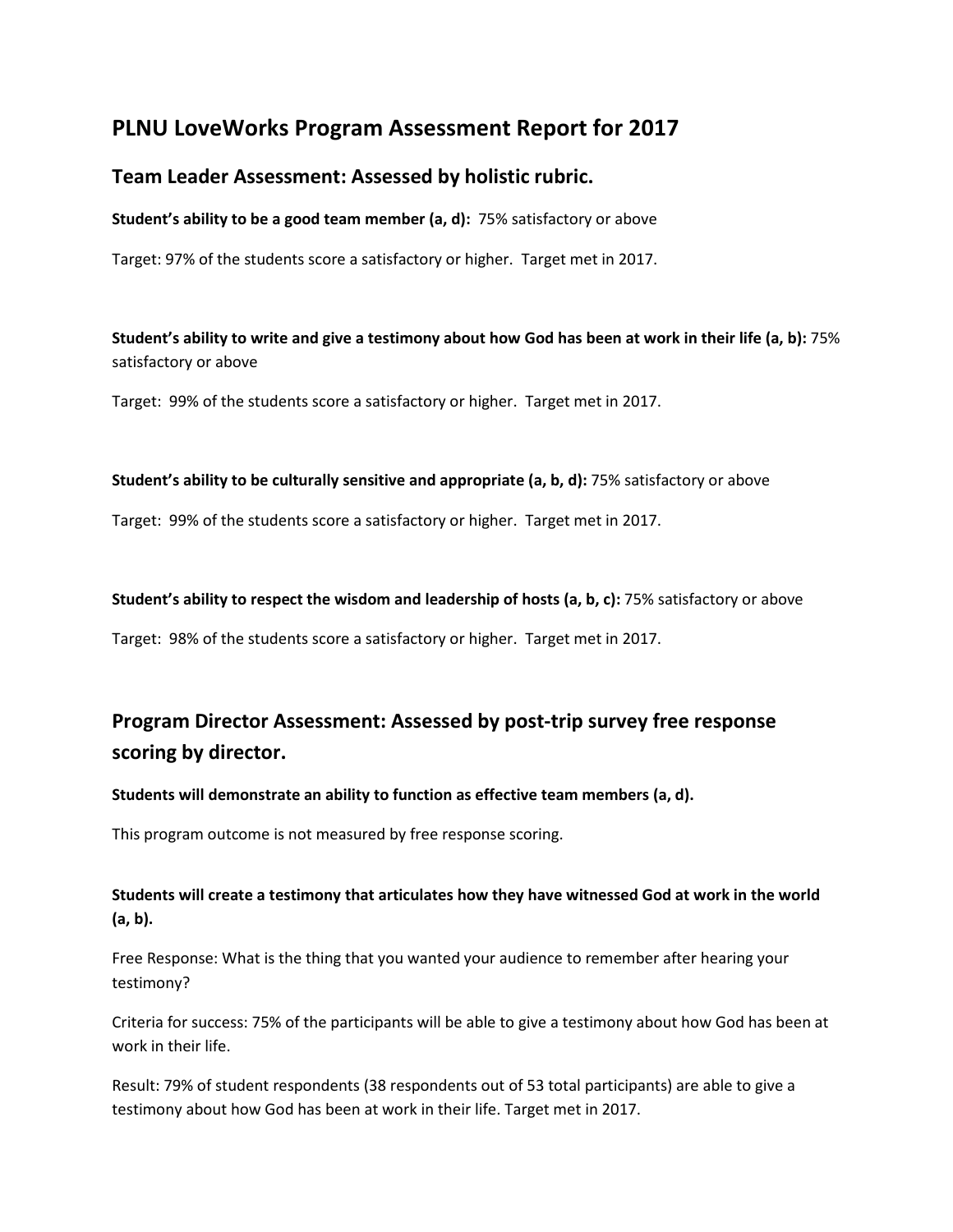Free Response: How has God moved in your life or taught you something new through this LoveWorks experience?

Criteria for success: 75% of the participants will be able to articulate how they have seen the work of God in this experience.

Result: 95% of student respondents (37 respondents out of 53 total participants) are able to articulate how they have seen the work of God in this experience. Target met in 2017.

## **Students will demonstrate cultural sensitivity in their behavior (a, b, c).**

This program outcome is not measured by free response scoring.

#### **Students will demonstrate respect for the wisdom and leadership ability of their hosts (a, b, d).**

Free Response: What did you learn from your hosts?

Criteria for success: 75% of the students will be able to articulate at least one thing that they learned from their hosts.

Result: 97% of the students (37 respondents out of 53 total participants) are able to articulate at least one thing that they learned from their hosts. Target met in 2017.

# **Student Self-Assessment: Assessed by post-trip survey.**

#### **Students will demonstrate an ability to function as effective team members (a, d).**

Criteria for success: 75% of the team will have rated the team as performing well or very well.

Assessment result: 85% of respondents (41 respondents out of 53 total participants) rated their team as performing well or very well. Target met in 2017.